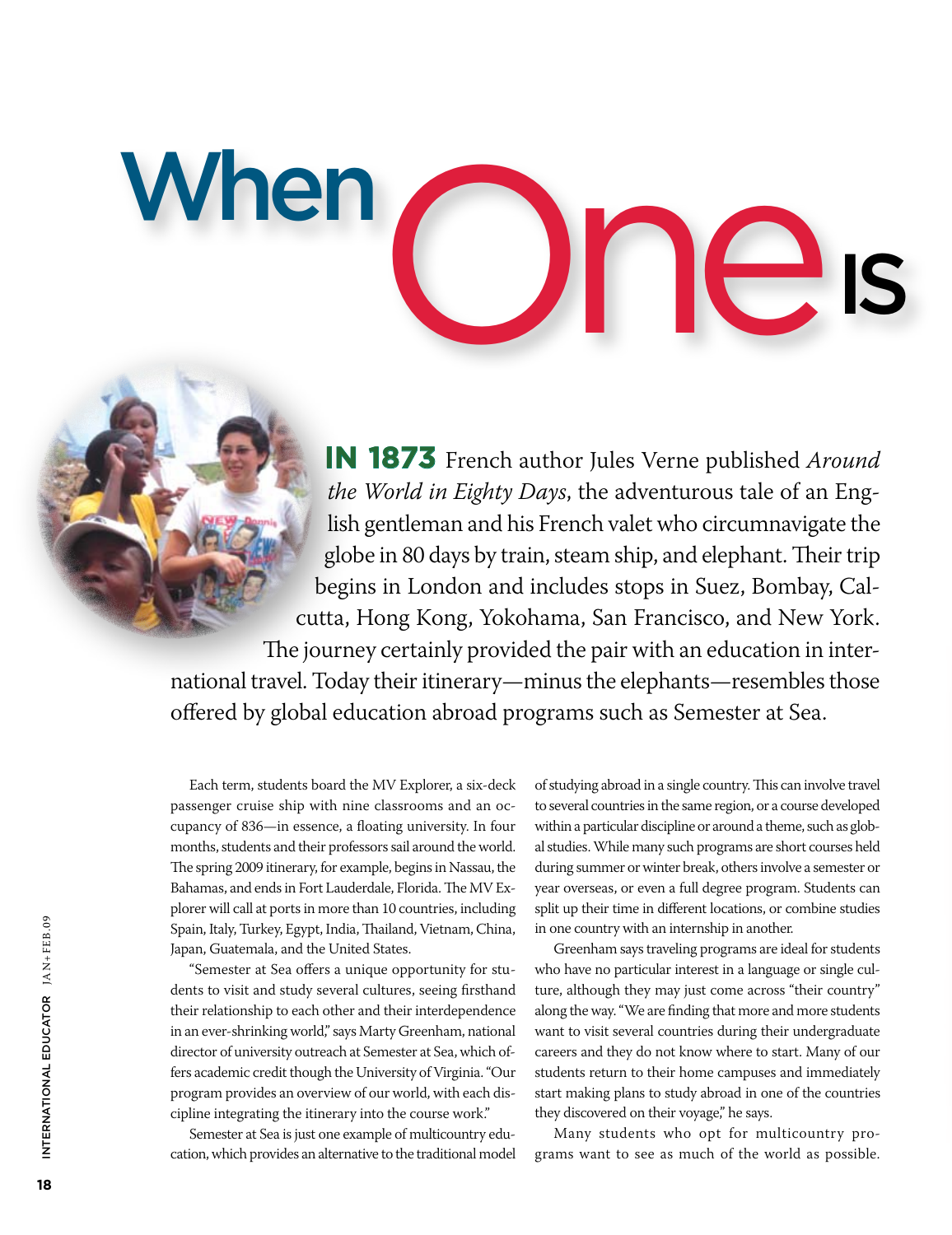# Enough

**Multicountry education offers an alternative to traditional study abroad programs in a single location by allowing students to deepen their knowledge of particular disciplines, to benefit from cross-cultural comparisons, and to learn the lessons of life on the road.**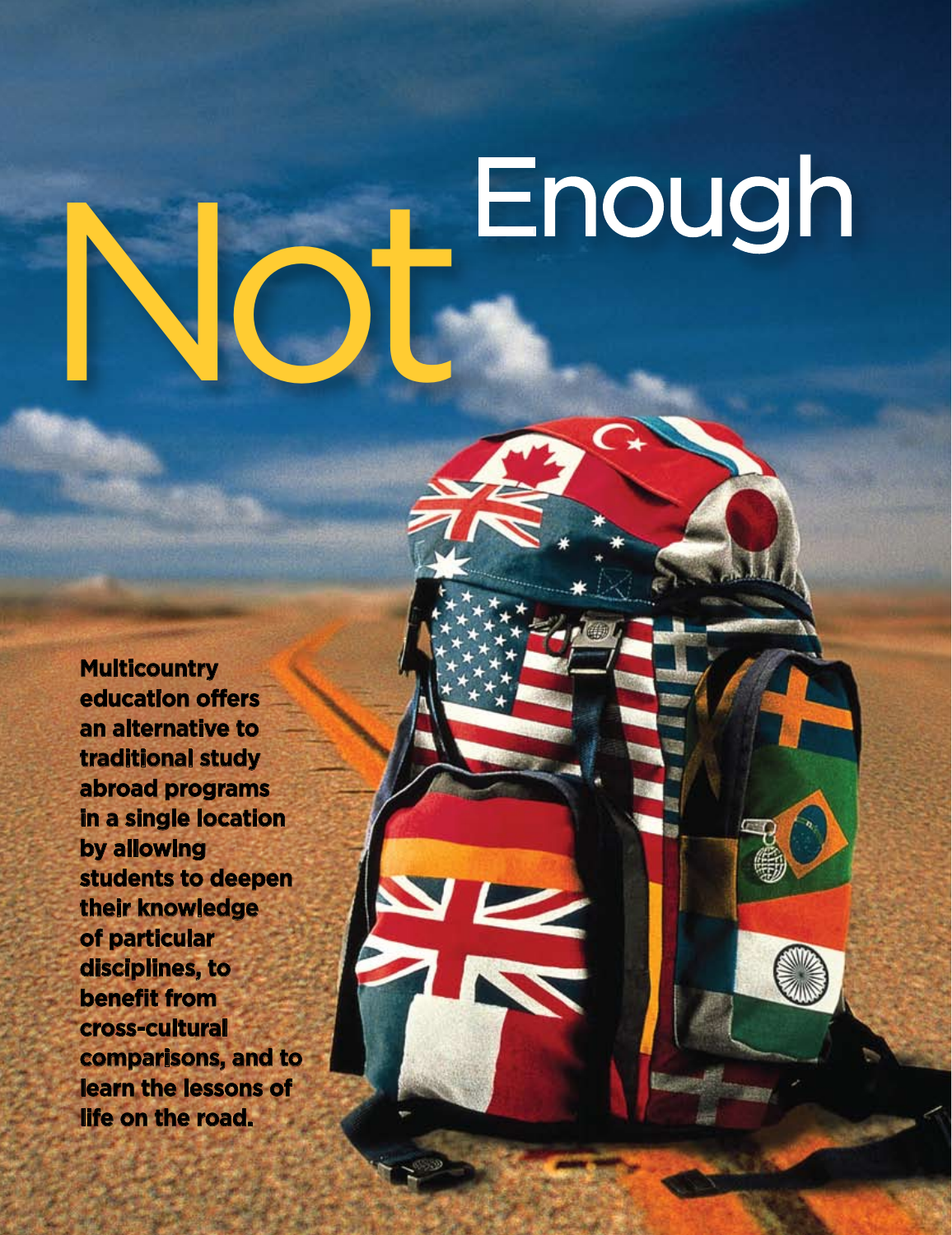

semester at sea

Students study aboard the Semester at Sea ship.

"The multicountry experience provided so much excitement. For someone with as much wanderlust as me, being connected to a single university abroad wouldn't have been enough," says Lindsey Bergheger, currently a senior at Ohio State University, who participated in Semester at Sea in fall 2007.

One of Bergheger's classmates, Brett Hearn, also chose to study abroad in more than one country for similar reasons. The history graduate from Brigham Young University (Hawaii), says that experiencing many different cultures gave him the chance to broaden his horizons: "The idea of actually being in each country gave me the pride and confidence of knowing that I actually had the experience of being there and seeing it with my own two eyes, and not just reading it in a book or seeing it on the television."

"Of course in a single country over an extended period of time, one probably gets the benefits of really grasping the language and deeply indulging in the local culture. Yet, when one gets to see many different cultures they can better grasp the magnitude of the beauty which this world has to offer."

### **Depth vs. Breadth**

Some educators, such as James Gehlhar, associate vice chancellor for international affairs at East Carolina University, warn that a busy itinerary, especially for shorter courses, can come at the expense of cultural depth.

"Nowadays, there is certainly a push from all directions for students (and programs) to get greater bang for their diminishing buck, which can lead to more carefully crafted plans and itineraries. Finding educational opportunities in multiple countries certainly allows students to experience more cultures in a given time period, which clearly is a plus, but it also works against students gaining deeper understandings of any one culture, definitely a minus unless the overall time period abroad is longer than a semester," Gehlhar says.

One of the main arguments against multicountry programs is that full immersion is the best way to truly learn a language and culture. However, studying in a single country is no guarantee that immersion will actually occur. In many cases, foreign students are grouped together in the same classes, held in English, and have little contact with locals.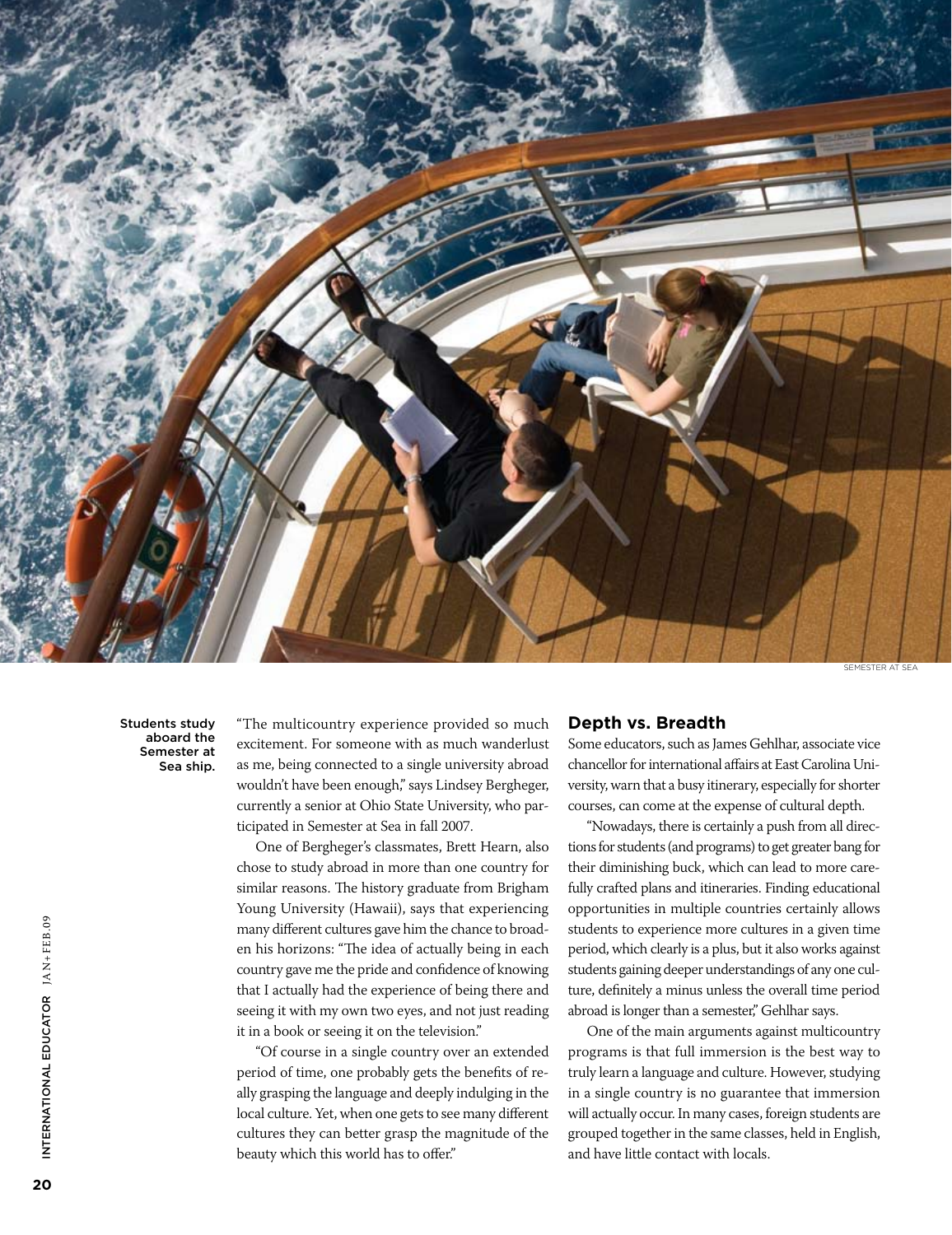Leah Boersig, a senior at Kenyon College in Ohio who participated in multicountry semester program offered by Antioch University, shares this sentiment.

"The only real benefit I had heard for choosing one country was 'to immerse yourself in the culture' of a country, learning its language and customs, and becoming truly absorbed in life there. However, after speaking to many friends who studied, more traditionally, in one country, that is rarely the case of a real student's experience," she says.

She says many traditional programs fail to live up to students' expectations because of a lack of real interaction with the culture of their host country: "Most often, American students are sequestered together in apartments or dormitories, usually with only other Americans but occasionally with other foreign students. Rarely do they meet, much less befriend, anyone from the country they are living in. Because their classes are often in English and their friends there are English speakers, their use of a foreign language is seldom, and they do not often get the opportunity to participate in the 'cultural experiences' they are supposedly there for."

Rachel Sanson, program director at Pacific Discovery—which offers regional programs in New Zealand/ Australia, Southeast Asia, and Nepal/Tibet—agrees that many single-country programs don't necessarily offer cultural depth. "Students on our programs tell us that their, or their friends, 'regular' study abroad experiences (where a student attends and lives at a university in another country) are not so rewarding. They have found that they tend to socialize with other students doing the same thing (i.e., other U.S. students studying abroad at the same university) and do not get to meet local people or be as immersed in the local culture as they expected they would," she says.

This speaks to the importance of program design. Gehlhar says that regardless of the duration of the travel or the number of countries visited, the best education abroad experiences include opportunities for real interaction with the cultures and countries in question. They should encourage students to be more than just disengaged tourists.

"Off-the-shelf multicountry programs should be planned so as to maximize real acquaintance with the peoples, cultures, languages, etc.—and include opportunities for students to analyze similarities and differences between and among the visited countries and societies. Enrollment exchanges and programs that the students themselves design should also allow

room for students' own reflections on similarities and differences," says Gehlhar.

Leslie King, assistant director of education abroad at Antioch, says there are advantages of both types of programs and it is really dependent upon what the student is looking for from his or her education abroad experience.

"Off-the-shelf multicountry programs should be planned so as to maximize real acquaintance with the peoples, cultures, languages, etc.—and include opportunities for students to analyze similarities and differences between and among the visited countries and societies."



However, as Gehlhar recommends, Antioch still strives to promote interaction with and exposure to the local culture. "In order to maintain 'cultural depth' of all of our programs, we work hard to guarantee direct contact and immersion with the host community, both culturally and academically. Through home stays, independent field research, and individual internship placement, we make sure students experience each country visited to its fullest," King says.

Boersig feels she was able to gain a cultural foothold in all of the countries she visited through Antioch's Comparative Women's and Gender Studies in Europe program, which explores gender, sexuality issues, and feminism in various regions of Europe. The itinerary includes travel to the Netherlands, Poland, the Czech Republic, Germany, and England.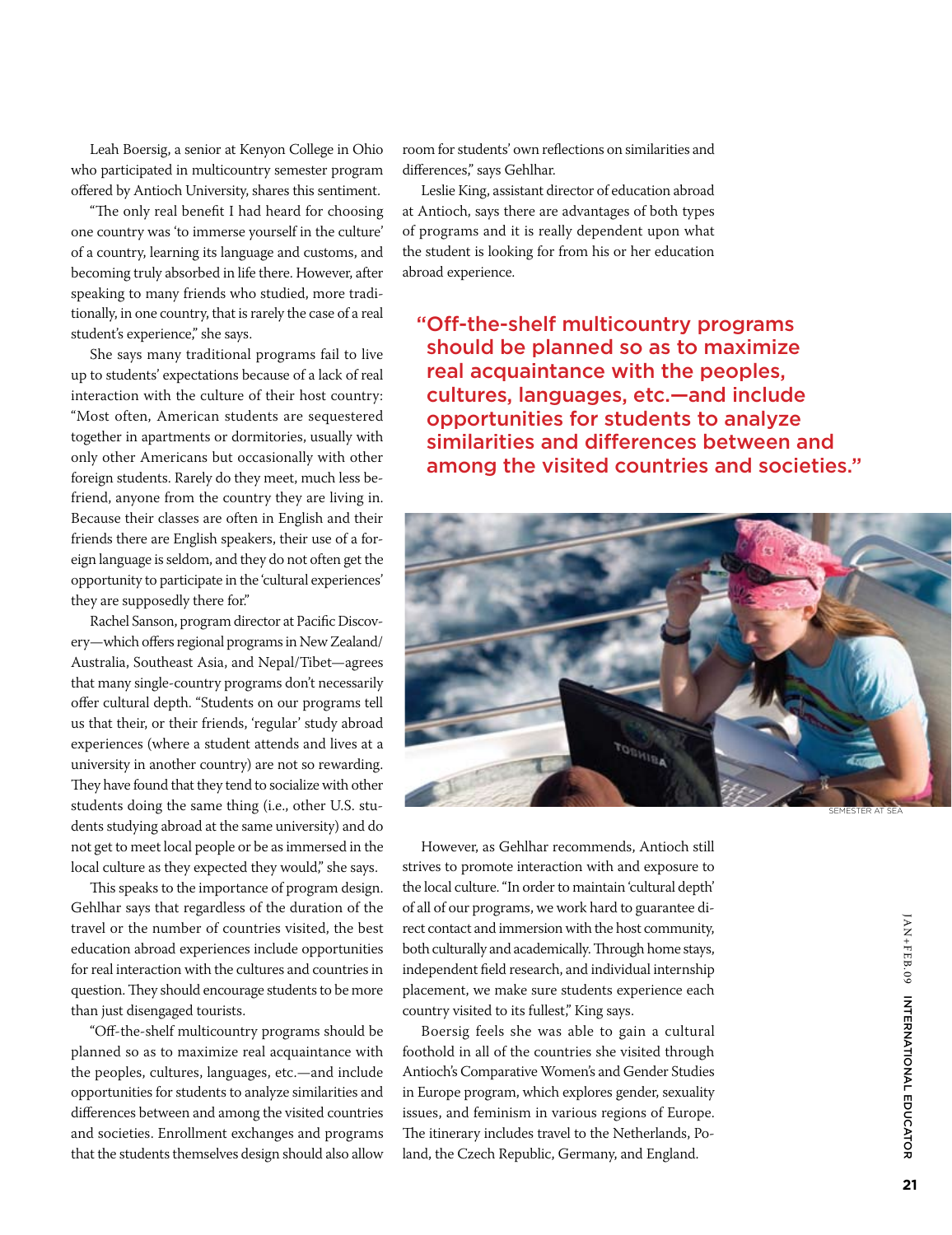"I would say that in my three weeks in any particular country, I got nearly the exposure to its culture that students staying there for a semester in an American abroad program would get. Perhaps I didn't know a city's streets as well by the time I left, but I truly valued my ability to experience and love so many different cities. I felt that whether a student was in a foreign country for two weeks or a semester, they were always just visiting, so I figured I would visit as many places as I could," Boersig says.

Greenham emphasizes the importance of integrating the course curriculum with the places being visited. Students are well prepared for the stops along their journey: "We do not pretend to be a study abroad program based on immersion, but our students do learn about a culture, its customs, politics, economy,and people. They arrive in a country prepared to witness

firsthand what they have been reading and hearing about in the classroom and throughout the ship."

"Four, five, or six days is a short time, but students make the most of the faculty-developed field programs and other opportunities, such as homestays and service/volunteer projects. Their interest is peaked to the point of discovering far more in the limited amount of time…The in-country activities serve as a catalyst for bringing the textbooks to life."

However, some educators do admit that a hectic travel schedule does have its drawbacks. Tom Taylor, associate professor of history at Seattle University and visiting professor at Semester at Sea in 2007, says there wasn't a great amount of depth, at least in terms of real research: "There was too much going on as far as disruptions from class—for stretches we'd meet once or twice and then be off at port for five days.



Students have the opportunity to learn from many different cultures during a multicountry education abroad experience.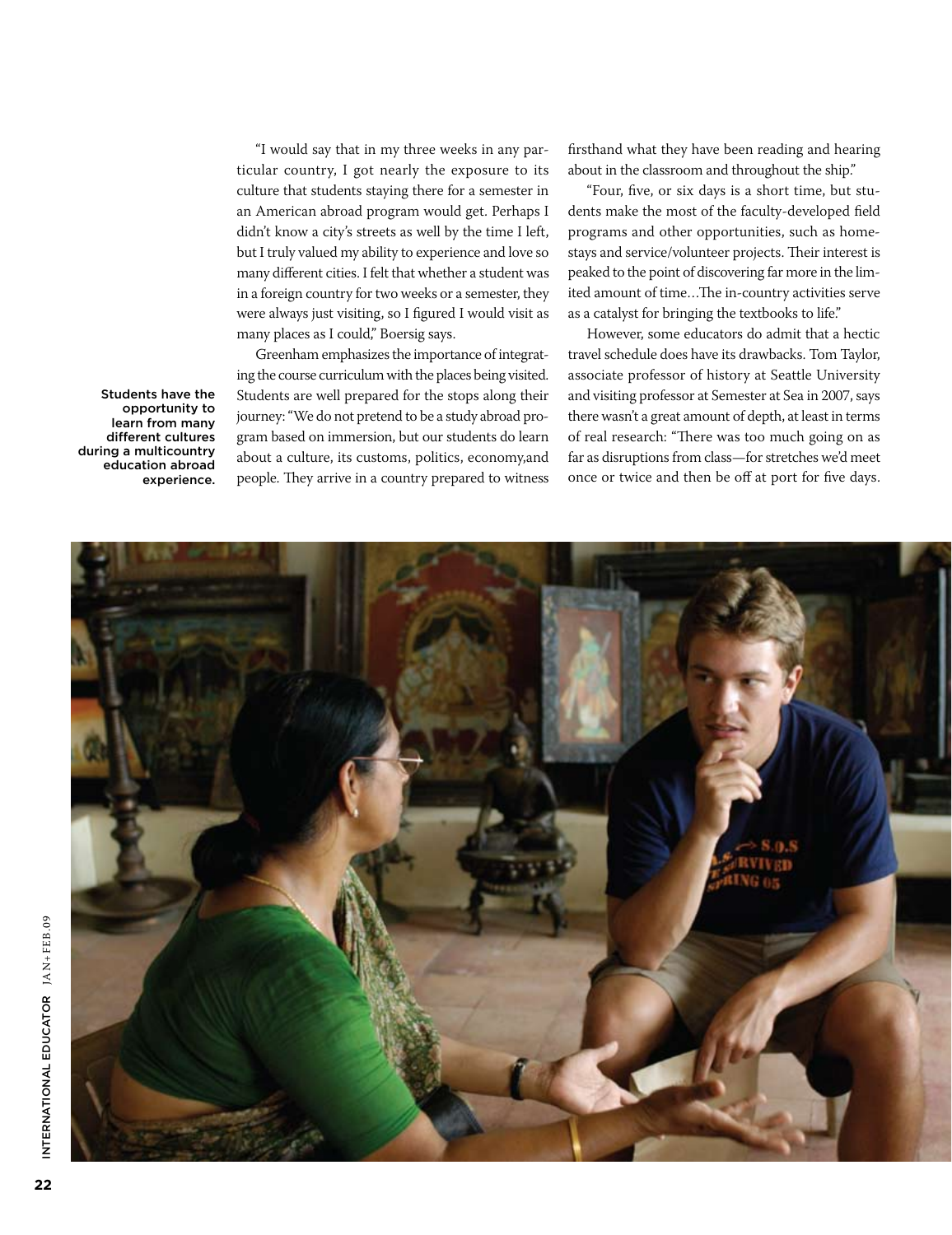(But) coming in on a ship is an amazing way to set the stage for a place and I think (that) worked."

Despite the risk of losing cultural depth, Sanson says the advantages of multicountry education abroad outweigh potential drawbacks: "First, is the potential to contrast similar countries to enhance the learning potential from the students' experiences. Second, is that it is environmentally responsible to visit more than one country in a given region at once, rather than make multiple trips, because the international flight from the United States has much more negative environmental impact than the regional travel in terms of global warming carbon emissions. Third, students feel that they get more value for their money by going on a multicountry program."

### **Cross-cultural Comparison**

Sanson particularly emphasizes the importance of cross-cultural comparisons: "Our multicountry programs spend time in similar countries in the same geographical region. This allows participants to contrast countries and cultures that are outwardly similar but do, of course, have complex differences, enabling participants to get a better handle on the country/ culture than had they visited just one country and contrasted it with their home country."

Antioch also sees cross-cultural comparison as one of the main advantages of multicountry programs. Both of its traveling courses are promoted as comparative field studies programs in each of their respective academic disciplines.

Similarly, Semester at Sea faculty say the ship provided an opportunity to allow students to analyze differences between countries. Taylor agrees with Sanson that the main benefit of the multicountry model is comparative.

"Being able to see many different places at least gets students to think about similarities and differences in experiences. I was pretty pleased that my classes got students thinking about why some things happen in some places and not in others. What factors—environment, culture, politics, religion—impact historical events?" he says.

From the student's perspective, Hearn says the comparative aspect of Semester at Sea taught him that people have more similarities than differences: "Sometimes as Americans, we tend to have been socialized or taught to believe that there is an 'other', or different from us. So we go around looking at people, all kinds of people, with a microscope saying, 'Uh ,

## **Multicountry Education Abroad Popularity Rises in Europe**

ulticountry master's degrees are becoming increasingly common in European higher education through programs such as Erasmus Mundus, which aims to enhance the quality of higher education and promote intercultural understanding and student mobility through cooperation with countries outside of Europe.

The program supports European master's courses by allowing students and visiting scholars from around the world to engage in postgraduate study at European universities. Master's courses must be offered by a consortium of at least three universities in at

least three different European countries.

The courses must be "integrated" to be selected under Erasmus Mundus, which means they incorporate a study period in at least two of the three participating universities and must lead to the award of a recognized double, multiple, or joint degree.

Erasmus Mundus supports approximately 90 master's courses in a wide variety of disciplines. Grants are available for around 5,000 graduate students from non-EU countries, as well as for 4,000 EU graduate students to study in third countries.

*Source: European Commission* 



aw, wow, they are so exotic.' But once one has been around and really opened their eyes to the reality, they see that everyone is basically living for the same human desires. Everyone is trying to live their sometimes very hard lives, and wake up every day only to feed and love their families."

### **An International Education**

While many programs emphasize the cultural component, others explicitly state that their focus is on the particular discipline rather than on the cultural aspects of their destination. Education abroad in these cases often means global—although not necessarily local—experience.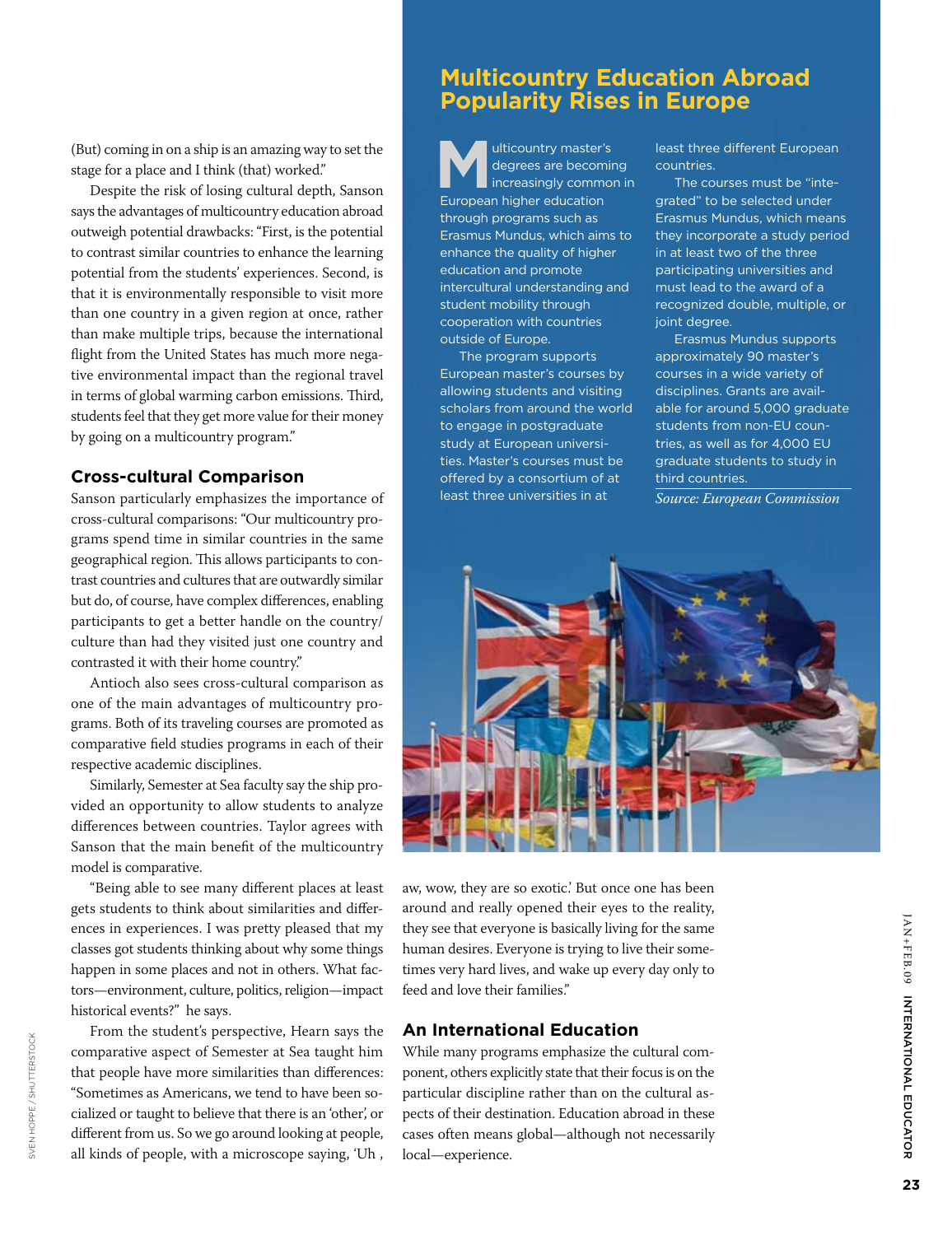University of Delaware (UD) offers several discipline-based multicountry education abroad programs tailored to students with a specific major. Although more than 40 percent of UD's student body studies overseas, almost 90 percent of these students participate in four- or five-week courses held during winter or summer session. These shorter courses are particularly conducive to intensive study of a specific subject.

An example of UD's offerings include a five-week program in January to New Zealand, Australia, and Hong Kong. Students, who are accompanied by UD professors, spend a week in Queenstown, three weeks in Sydney, and a week in Hong Kong, with day trips to Shenzhen and Macau. Students are required to prepare for the trip by attending class meetings and

working on assignments during the semester prior to travel. Participants are junior and senior undergraduate business school majors, primarily within marketing, finance, and management.

"The format is to visit a different company each day. Company visits typically involve presentations by company executives, including Q&A, followed by a plant tour. Company presentations are focused on whatever courses the students are taking," says Carter Broach, faculty director of the course and a professor in the Department of Business Administration at UD.

Although they include a cultural component, the focus of the UD program is on the international experience. "While we augment the program with cultural excursions, the primary focus is on comparing the

# **Programs Multicountry Education Abroad Successful**

**Designing** 

**for**

### **Multicountry programs**

should be planned so as to maximize real acquaintance with the peoples, cultures, languages, etc.—and include opportunities for students to analyze similarities and differences between and among the visited countries. Students should also be encouraged to explore the culture in other ways than just as tourists, for example through meeting locals, home stays, service learning, and internships.

Especially for short courses, thorough predeparture preparation, including reading and writing, is essential. Fieldwork should also be integrated into the coursework, which should be designed with a central disciplinary focus.

The comparative aspect is the biggest advantage multicountry programs have over single-country education abroad programs. Observing multiple cultures gives students greater opportunity to recognize their own views, perceptions, beliefs, and ideals. Spend time not only

preparing students for where they are going but also processing where they have been. During the trip, especially with several destinations one after another, the danger can be to not reflect on what happened in the rush to prepare for the next stop, but the learning comes from getting students to digest what they saw and experienced.

Make a multiple-year commitment to conduct multicountry programs. The most effective advertisements for programs are prior participants. There are small numbers applying for new programs in early years until word-of-mouth among students builds greater interest.

Remember, when designing your program, that you have two target audiences: the students (participants) and their parents (bill payers). They

have different expectations from the program. For example, parents want programs to consist of at least two to three credit hours to justify their child's participation in the program.

Travel in multicountry programs should be kept to a minimum, otherwise costs will increase, and time will be wasted on logistics. The decision to change location should always be firmly based on an academic justification, not on the desire to experience a new location or make a program appear more attractive to students. ("Well, if we're in Switzerland we might as well go to Italy too, as it's so popular among students; there have to be some companies there that would be worth visiting.").

Classes on the road should have a lot of flexibility built into them. Things change—you may not make it to some destination for some reason (weather, political events) or unexpected opportunities may open up, so the class schedule needs to be flexible to adjust and take opportunities as they come.

Try to develop institutional memory for recurring program requirements. The policies and procedures of visa applications for the various countries visited should be shared with faculty directors.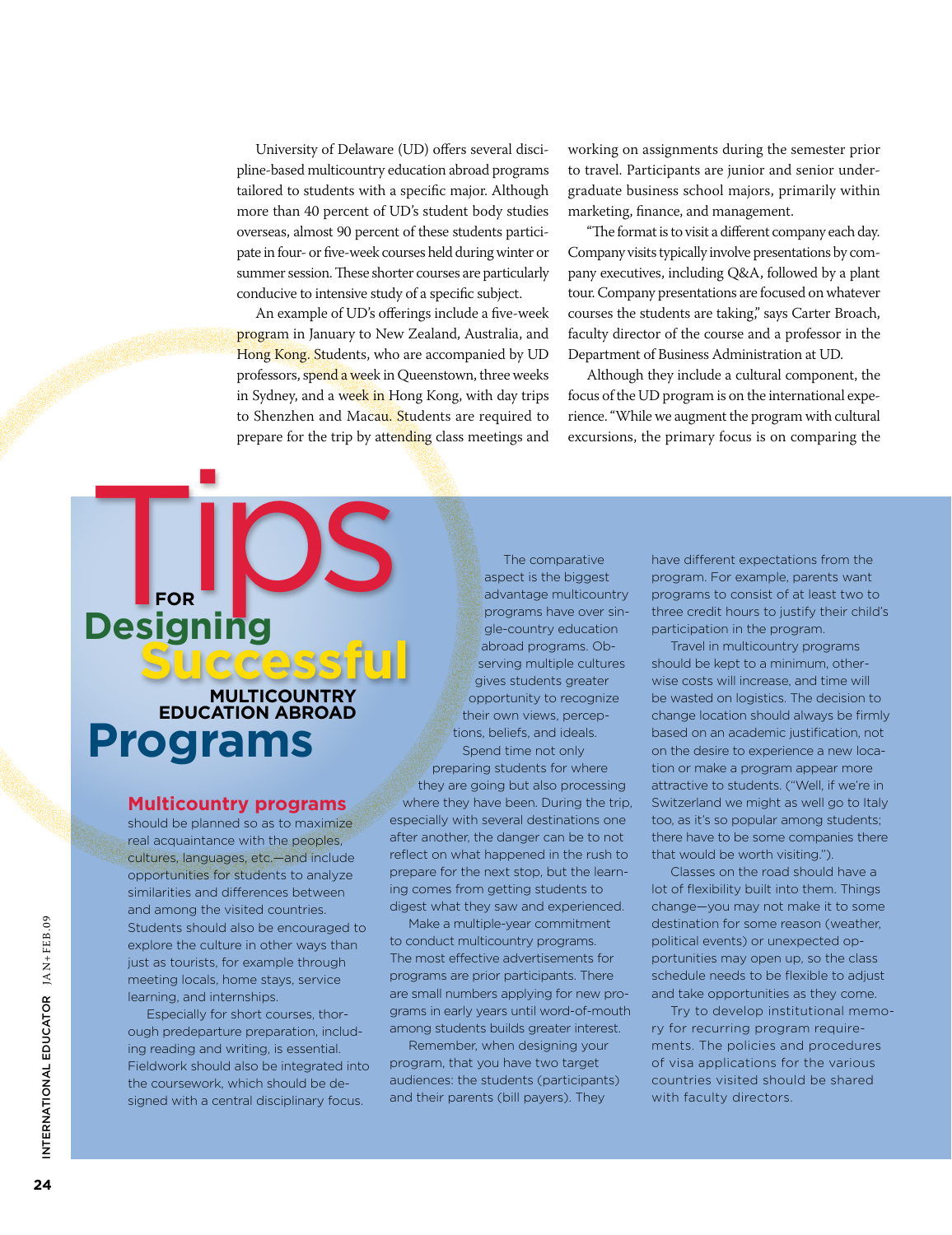

NZ/Aus/HK companies' strategies to those in the U.S. Those comparisons include contrasting business cultures there versus in the U.S. So, the broader cultural context is a distant third in priority," says Broach.

The choice of destinations is a combination of what students want and what provides a useful academic experience. "The major draw for students is Australia; it's sunny and hot there in January—perfect for getting a suntan. The secondary draw is Queenstown because it is the extreme sport capital of [New Zealand], if not the world. There is a happy confluence of academic and extracurricular interests in these two locales," explains Broach.

In Sydney—the business capital of Australia—the group visits a mix of Australian companies and subsidiaries of U.S. companies. Broach says the focus is on international business instead of local peculiarities: "In both cases, we are more interested in their international business activities rather than the domestic ones."

He adds that Hong Kong was chosen as a way to introduce students to the largest potential market in the world. "Hong Kong is a business hub for China with the advantage that most international business is conducted in English. Our foray to Shenzhen is to expose students to mainland Chinese business," Broach says.

### **Going Global**

While shorter courses often require a trade-off between cultural immersion and subject depth, other, longer programs allow students to experience the best of both worlds.

With six international centers in Costa Rica, China, Japan, South Africa, India, and the United States, Global College, headquartered at the Brooklyn campus of Long Island University in New York, offers a unique four-year undergraduate degree in global studies. The program combines the in-depth cultural and linguistic immersion of single-country programs with the crosscultural aspects of multicountry programs.

Over four years, students are exposed to three world regions where they pursue field work and independent study, as well as hone their cross-cultural communication and writing skills. In addition to area studies and language courses, there is a seminar each year introducing students to critical texts in theory and method. Many of the courses also incorporate service learning, homestays, and internships.

With the current program, all incoming freshman spend a year in Costa Rica, where they learn the basics of qualitative research, intercultural communication, as well as intensive Spanish. They also explore Latin America, with two longer field trips to Nicaragua and Ecuador.

Becca Asaki, a student at Long Island University's Global College, performs a Zulu dance.